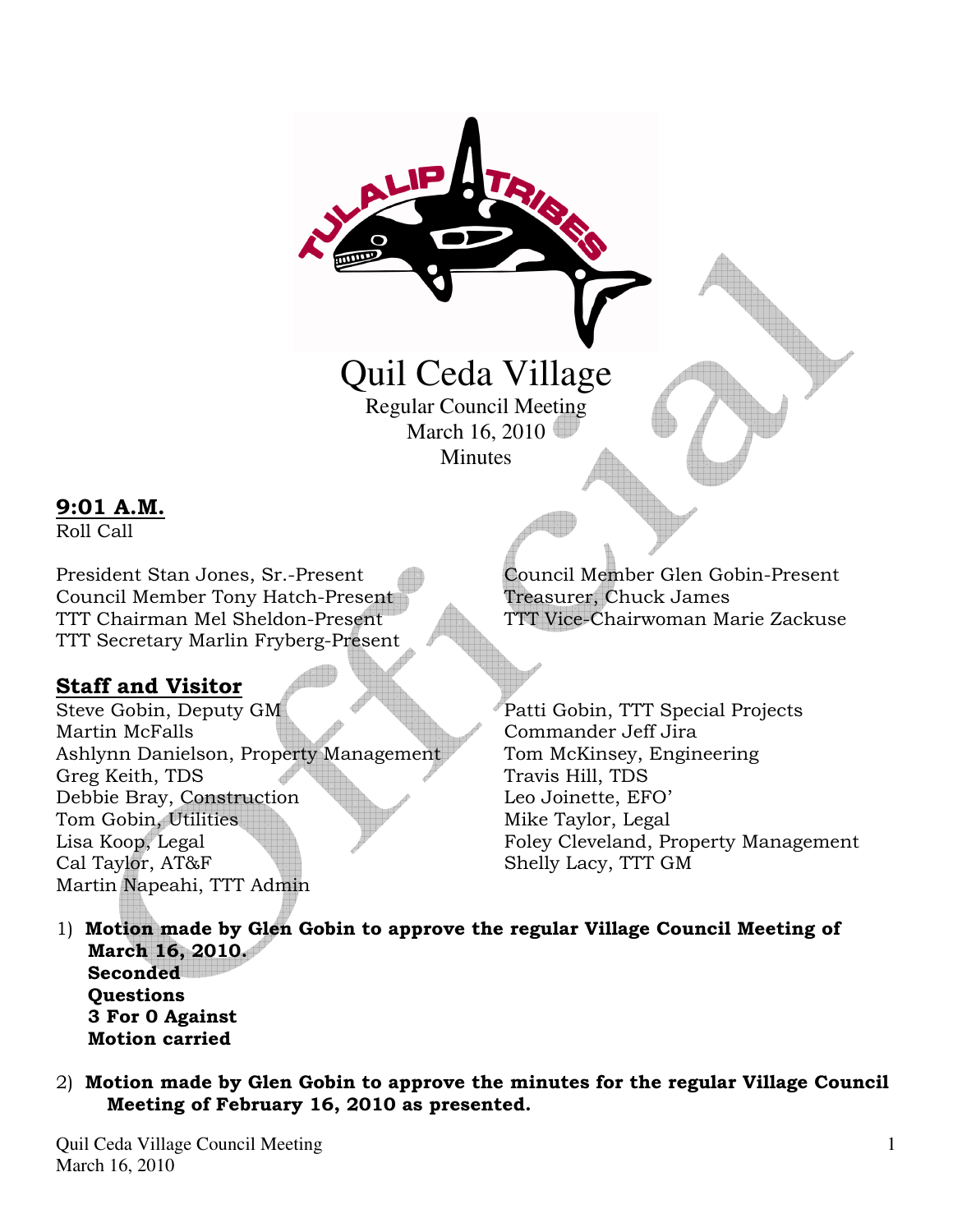Seconded Questions 3 For 0 Against Motion carried

## Law Enforcement

- 3) February Police Report
	- Hand out

Discussion: Commander Jeff Jira

 The Resort Casino will have a Poker Challenge March 26-28 with a payout of \$500,000. Law Enforcement will have a presence during the Challenge. The MS Society will host their annual three mile walk in the Village. Approximately 1,000 people attend. It is held in the morning and the walk is completed by noon.

#### Motion made by Glen Gobin to accept the February 2010 police report. Seconded **Ouestions**  3 For 0 Against Motion carried

# Utilities

4) Resolution No. 2010-003 authorizing QCV Utilities to purchase and install an incline screw conveyor from Treatment Equipment Company for a cost of \$31,895 with funding to come from the Utilities Capital improvement fund.

Discussion: Glen Gobin, Tom Gobin, Steve Gobin, Tony Hatch, Stan Jones, Sr., This is to dewater sludge. Staff has the contractor holding the quote. Is there an electrical connection? Yes. Staff wants to identify everything on the bid. We don't want to leave anything out. We don't want change orders. Bring the contracts back in for Quil Ceda Village to review. Staff is requesting that the resolution be approved so that they may receive the services for the price quote. In the contract it will state the scope of work and the services provided. It is the same auger. What is the price of the materials? Staff will get a broken down list. The price is at least \$4,000 for the control panel and \$16,000 for the auger. Everything would have to be fabricated. Staff would like to move ahead with the permission of Village Council to install the screw conveyer. This contractor has never gone over the quotes. They are the sole source contractor for our equipment. What is the \$31,000 cost? That is the total price for everything installed. The money spent will come out of Utilities capital improvement fund. The motion is to allow staff to use this money. Staff would bring this back to Village Council for negotiation of the contract. This would go through formal procurement process. Village recommends that the General Manager and Staff meet with the contractor.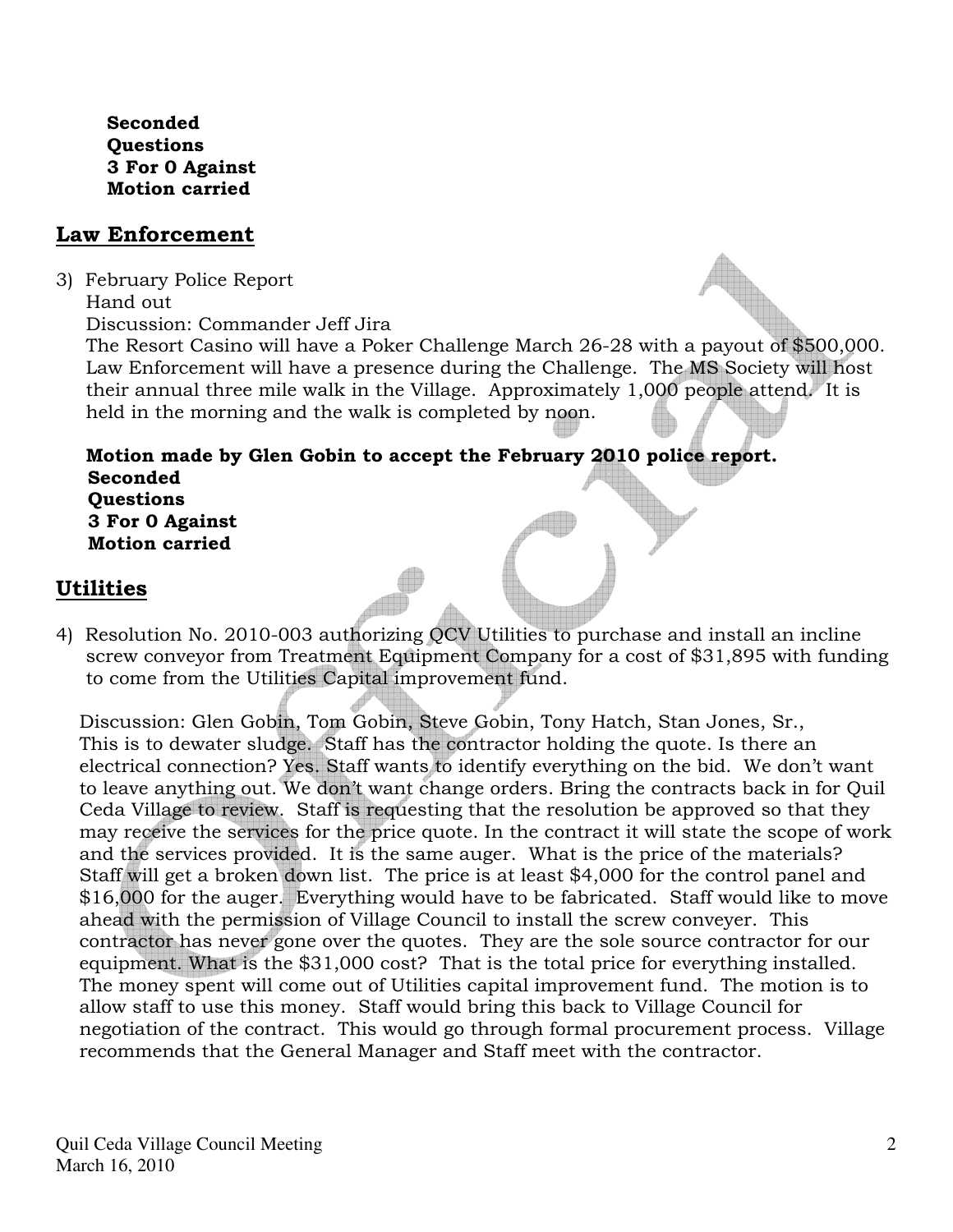Motion made by Glen Gobin to approve Resolution No. 2010-003 authorizing QCV Utilities to purchase and install an incline screw conveyor from Treatment Equipment Company for a cost of \$31,895 with funding to come from the Utilities Capital Improvement Fund.

Seconded Questions: 3 For 0 Against Motion carried

## Travel Report & Contracts under \$50K

 Motion made by Glen Gobin to accept the out of State travel reports and department budget reports. **Seconded**  Questions: The budgets are on target for the year. 3 For 0 Against Motion carried

- 5) FYI-Out of State Travel and local travel (T. Gobin)
- 6) FYI Contracts under \$50K signed by GM A) PowerWare Service Agreement, \$4,846

## Budget Report

- 7) Administration & Tax Revenue No Report
- 8) Construction & Economic Development No Report
- 9) Engineering Services No Report
- 10) Events & Entertainment Report attached
- 11) Finance No Report
- 12) Government Affairs No Report
- 13) Human Resources Report attached
- 14) Maintenance –Report attached
- 15) Property Management No Report
- 16) Tulalip Alcohol, Tobacco & Fuel No Report
- 17) Tulalip Data Services & Broadband Report attached
- 18) Tulalip Pharmacy Report attached
- 19) Utilities & Environmental Services Report attached

CLOSED SESSION - LEASING

Camp Silverton – Kitchen Renovation Discussion: Patti Gobin, Steve Gobin

Quil Ceda Village Council Meeting March 16, 2010